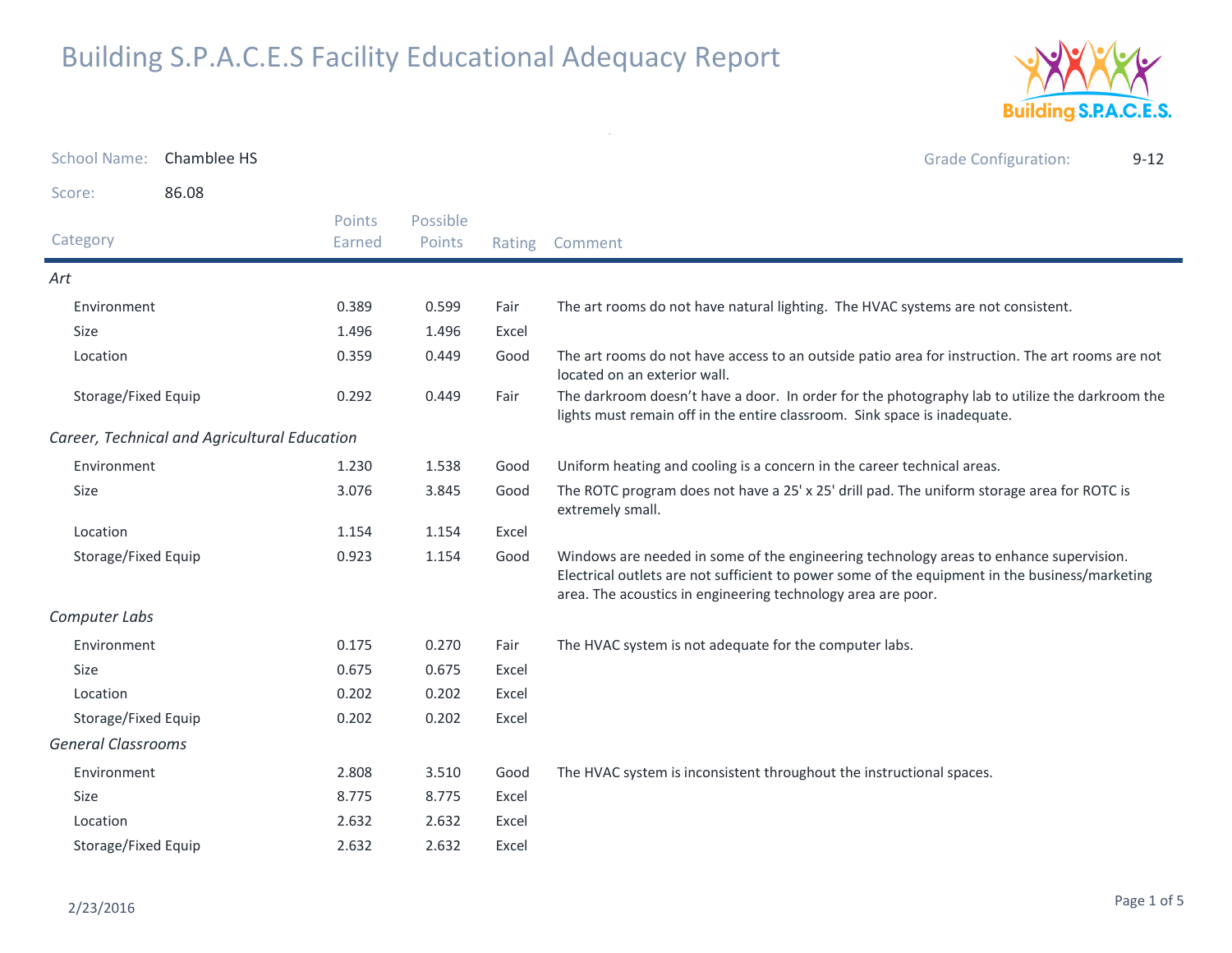

| <b>School Name:</b>                 | Chamblee HS         |                  |                    |        | <b>Grade Configuration:</b><br>$9 - 12$                                                                                                                                       |
|-------------------------------------|---------------------|------------------|--------------------|--------|-------------------------------------------------------------------------------------------------------------------------------------------------------------------------------|
| Score:                              | 86.08               |                  |                    |        |                                                                                                                                                                               |
| Category                            |                     | Points<br>Earned | Possible<br>Points | Rating | Comment                                                                                                                                                                       |
| <b>Instructional Resource Rooms</b> |                     |                  |                    |        |                                                                                                                                                                               |
| Environment                         |                     | 0.575            | 0.719              | Good   | The HVAC system is inconsistent throughout the instructional spaces.                                                                                                          |
| <b>Size</b>                         |                     | 1.438            | 1.797              | Good   | The school has small areas in the media center that allow for small group instruction.                                                                                        |
| Location                            |                     | 0.539            | 0.539              | Excel  |                                                                                                                                                                               |
| Storage/Fixed Equip                 |                     | 0.539            | 0.539              | Excel  |                                                                                                                                                                               |
| <b>Learning Environment</b>         |                     |                  |                    |        |                                                                                                                                                                               |
| Learning Style Variety              |                     | 4.500            | 4.500              | Excel  |                                                                                                                                                                               |
| <b>Interior Environment</b>         |                     | 1.440            | 1.800              | Good   | The school does not have consistent HVAC.                                                                                                                                     |
| <b>Exterior Environment</b>         |                     | 0.877            | 1.350              | Fair   | The school does not have any outdoor labs, art patios, or covered instructional areas. The only<br>outside gathering area is adjacent to the cafeteria and it is not covered. |
| Environment                         |                     | 0.759            | 0.759              | Excel  |                                                                                                                                                                               |
| Media Center                        |                     |                  |                    |        |                                                                                                                                                                               |
| <b>Size</b>                         |                     | 1.233            | 1.897              | Fair   | The media center is approximately 60% of the size standard.                                                                                                                   |
| Location                            |                     |                  | 0.569              | Excel  |                                                                                                                                                                               |
|                                     | Storage/Fixed Equip |                  | 0.569              | Excel  |                                                                                                                                                                               |
| Music                               |                     |                  |                    |        |                                                                                                                                                                               |
| Environment                         |                     | 0.428            | 0.534              | Good   | The HVAC system is inconsistent throughout the instructional spaces.                                                                                                          |
| Size                                |                     | 1.336            | 1.336              | Excel  |                                                                                                                                                                               |
| Location                            |                     | 0.401            | 0.401              | Excel  |                                                                                                                                                                               |
| Storage/Fixed Equip                 |                     | 0.321            | 0.401              | Good   | Student restrooms are not in close proximity to the music rooms.                                                                                                              |
| <b>Performing Arts</b>              |                     |                  |                    |        |                                                                                                                                                                               |
| Environment                         |                     | 0.289            | 0.289              | Excel  |                                                                                                                                                                               |
| Size                                |                     | 0.721            | 0.721              | Excel  |                                                                                                                                                                               |
| Location                            |                     | 0.108            | 0.216              | Poor   | The auditorium is not located on the ground level and cannot be separated from the main<br>building.                                                                          |

 $\sim$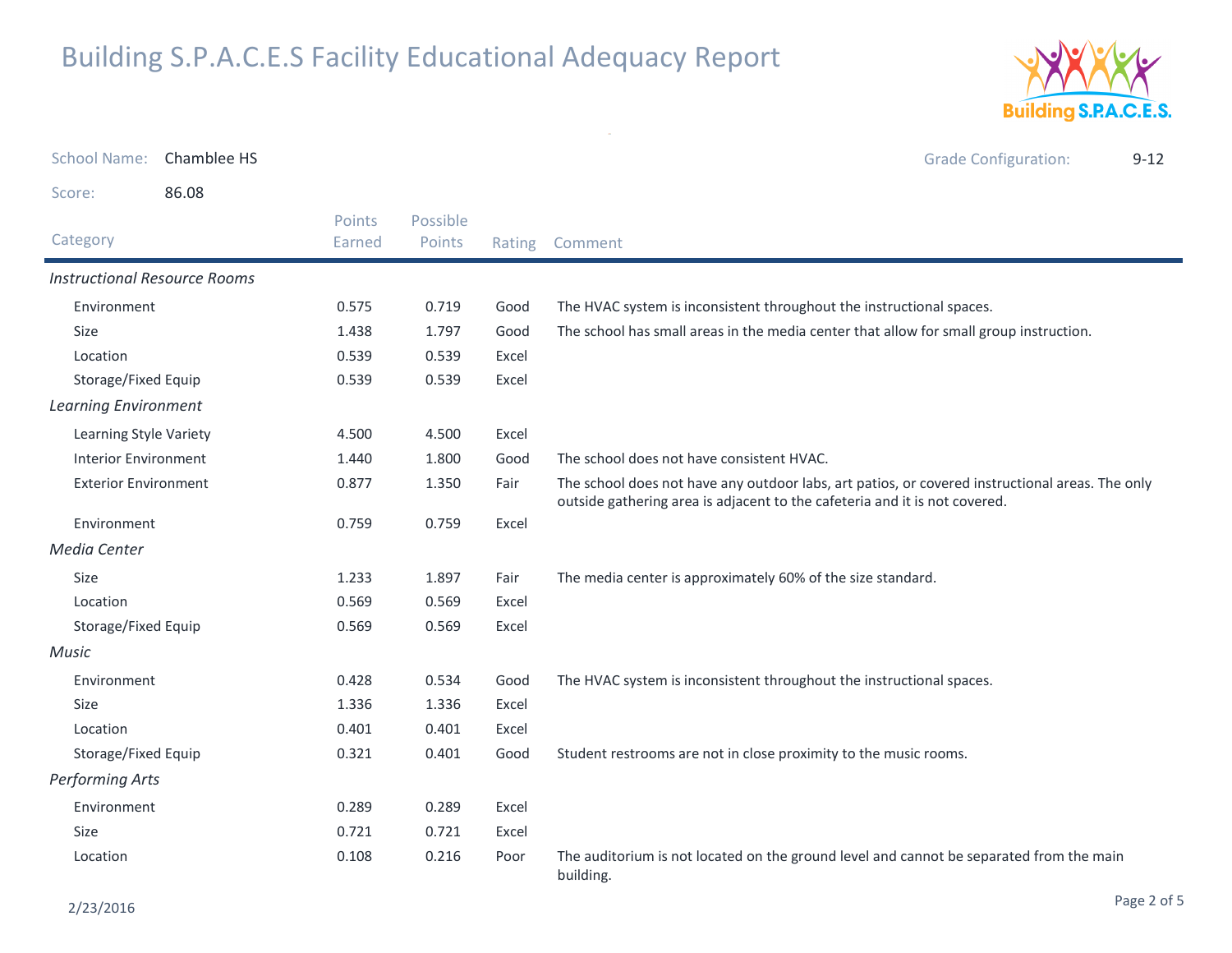

School Name: Ch<mark>amblee HS</mark> Grade Configuration: 9-12 Score: 86.08**Category**  Rating Comment Possible PointsPoints EarnedPerforming ArtsStorage/Fixed Equip 0.216 0.216 Excel Physical EducationEnvironment There are some inconsistencies with how the HVAC system operates in some of the instructional areas. Due to the configuration of the locker rooms line of sight supervision is difficult.1.7282.160 SizeFair The school does not have an auxiliary gym, dance room, or an adequate number of locker rooms. Visiting teams often use the health room as a locker room.3.5105.400 Location The women's locker rooms are located on the upper level above the gymnasium. Neither the boys or the girls have restrooms on both levels of the gymnasium. The girls restrooms are located on the upper level and the boys restrooms are located on the lower level.1.0531.620 Storage/Fixed Equip 1.296 1.620 Good Drinking fountains are located in the locker rooms and not in the main gymnasium. ScienceEnvironment 0.597 0.747 Good The HVAC system is inconsistent throughout the instructional spaces. Sizee 1.867 1.867 Excel Location 0.448 0.560 Good The science rooms do not have access to an outdoor patio. Storage/Fixed Equip Not all science labs have appropriate storage for hazardous materials. The labs are not equipped 0.448 $0.560$ 

#### Self-Contained Special Education

| , containca special Education |       |       |      |                                                                                                                                            |  |
|-------------------------------|-------|-------|------|--------------------------------------------------------------------------------------------------------------------------------------------|--|
| Environment                   | 0.312 | 0.479 | Fair | The HVAC system is not consistent. The rooms are located on the lowest level and do not have<br>any natural lighting.                      |  |
| <b>Size</b>                   | 0.959 | 1.198 | Good | The family living center is approximately 70% of the size standard. The special education rooms<br>have a changing area between the rooms. |  |
| Location                      | 0.234 | 0.359 | Fair | The special education classrooms are located on the lowest level and are accessible via the first<br>floor door through the cafeteria.     |  |
| Storage/Fixed Equip           | 0.288 | 0.359 | Good | The special education rooms do not have additional storage for mobility devices and specialized                                            |  |

equipment.

with a fire blanket.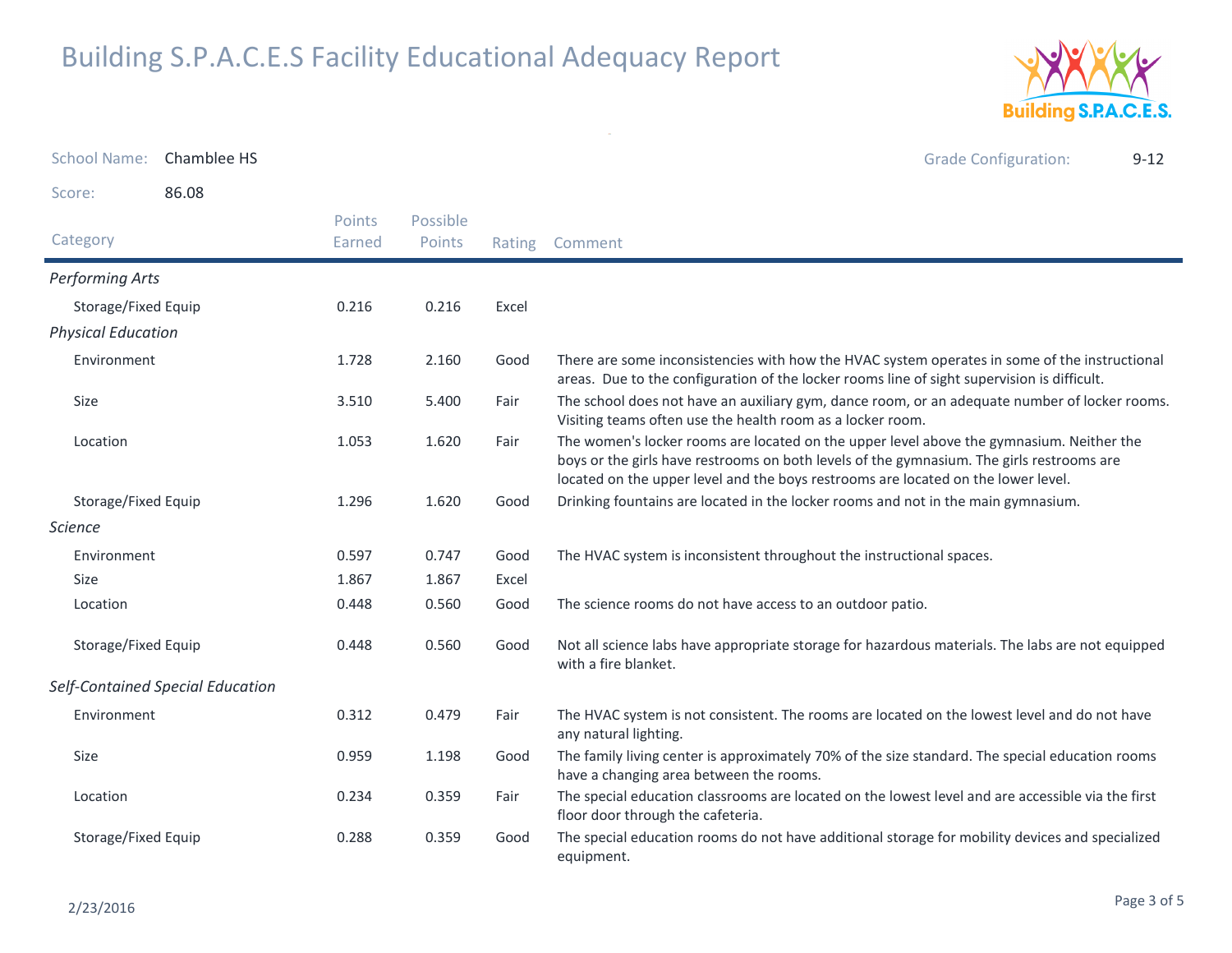

| <b>School Name:</b>                   | Chamblee HS                      |                         |                    |        | <b>Grade Configuration:</b><br>$9 - 12$                                                                                                                                                                                                                                                                                                                                                                                                                                                                                                                                                               |
|---------------------------------------|----------------------------------|-------------------------|--------------------|--------|-------------------------------------------------------------------------------------------------------------------------------------------------------------------------------------------------------------------------------------------------------------------------------------------------------------------------------------------------------------------------------------------------------------------------------------------------------------------------------------------------------------------------------------------------------------------------------------------------------|
| Score:                                | 86.08                            |                         |                    |        |                                                                                                                                                                                                                                                                                                                                                                                                                                                                                                                                                                                                       |
| Category                              |                                  | <b>Points</b><br>Earned | Possible<br>Points | Rating | Comment                                                                                                                                                                                                                                                                                                                                                                                                                                                                                                                                                                                               |
| <b>Non-Instructional Spaces</b>       |                                  |                         |                    |        |                                                                                                                                                                                                                                                                                                                                                                                                                                                                                                                                                                                                       |
| Administration                        |                                  | 2.349                   | 2.349              | Excel  |                                                                                                                                                                                                                                                                                                                                                                                                                                                                                                                                                                                                       |
| Cafeteria                             |                                  | 3.600                   | 3.600              | Excel  |                                                                                                                                                                                                                                                                                                                                                                                                                                                                                                                                                                                                       |
| Food Service and Prep                 |                                  | 3.676                   | 4.595              | Good   | The delivery door does not have a peep hole. There is electrical equipment located in the<br>delivery lane.                                                                                                                                                                                                                                                                                                                                                                                                                                                                                           |
| Clinic                                |                                  | 0.214                   | 0.214              | Excel  |                                                                                                                                                                                                                                                                                                                                                                                                                                                                                                                                                                                                       |
| Counseling                            |                                  | 0.443                   | 0.681              | Fair   | The entrance area to the counseling office is small and becomes quite congested.                                                                                                                                                                                                                                                                                                                                                                                                                                                                                                                      |
|                                       | <b>Custodial and Maintenance</b> | 0.450                   | 0.450              | Excel  |                                                                                                                                                                                                                                                                                                                                                                                                                                                                                                                                                                                                       |
| <b>Student Restrooms</b>              |                                  | 0.821                   | 0.821              | Excel  |                                                                                                                                                                                                                                                                                                                                                                                                                                                                                                                                                                                                       |
| Faculty Work Space and Toilets        |                                  | 0.417                   | 0.641              | Fair   | The work areas do not have a sink. Most work rooms do not have a counter for the assembling of<br>materials. Mail Boxes are located in the main workroom.                                                                                                                                                                                                                                                                                                                                                                                                                                             |
| <b>Outside Spaces</b>                 |                                  |                         |                    |        |                                                                                                                                                                                                                                                                                                                                                                                                                                                                                                                                                                                                       |
| Vehicular Traffic                     |                                  | 0.585                   | 0.900              | Fair   | The bus drop-off zone is located on the perimeter of the main parking lot. Buses parked two<br>abreast and students must walk between the buses to access the sidewalks. The parent drop-off<br>lane is on the opposite side of the building and requires drivers to do a U-turn in order to access<br>the drop off lane. Because of its distance from the main entrance often students are dropped off<br>on the city streets.                                                                                                                                                                       |
| Pedestrian Traffic                    |                                  | 0.573                   | 0.882              | Fair   | Crosswalks around the school become extremely congested because many students are dropped<br>off on the city streets. Often they are congested to the point that they stop automobile traffic for<br>significant periods of time.                                                                                                                                                                                                                                                                                                                                                                     |
| Parking                               |                                  | 1.897                   | 1.897              | Excel  |                                                                                                                                                                                                                                                                                                                                                                                                                                                                                                                                                                                                       |
| <b>Athletic Fields and Facilities</b> |                                  | 1.618                   | 2.488              | Fair   | The school does house one of the district football stadiums. The school does not have separate<br>practice fields for football and soccer. The athletic facilities do not include an all weather track.<br>The baseball fields do not have permanent bleachers. The school grounds are not equipped with<br>a concession stand or ADA restrooms associated with the athletic fields. The practice field for<br>football and soccer is in very close proximity to the main building and there is not adequate<br>netting to prevent the balls from hitting the building windows. Drainage is an issue. |